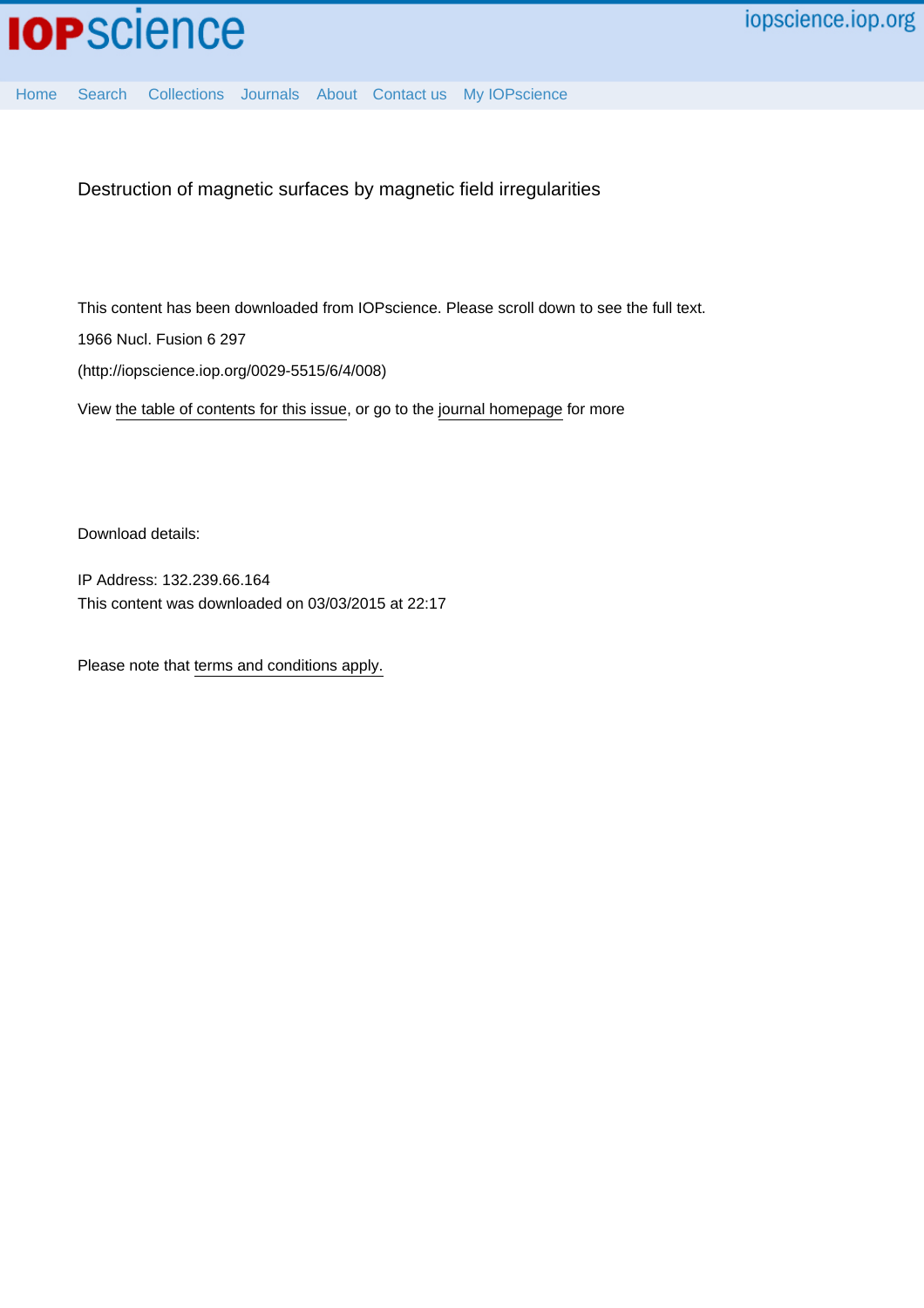# **DESTRUCTION OF MAGNETIC SURFACES BY MAGNETIC FIELD IRREGULARITIES**

M. N. ROSENBLUTH, R. Z. SAGDEEV, J. B. TAYLOE INTERNATIONAL CENTRE FOR THEORETICAL PHYSICS INTERNATIONAL ATOMIC ENERGY AGENCY TRIESTE, ITALY AND G. M. ZASLAVSKI

INSTITUTE OF NUCLEAR PHYSICS

NOVOSIBIRSK, USSR

A perturbation theory analogous to that of quasi-linear theory is developed to treat the behavior of magnetic surfaces, in particular to estimate their stability against field irregularities. The method exploits the similarity between the Vlasov equation and the Liouville equation for field lines. We find that a very important role is played by field resonances, that isolated resonances have a limited effect, extended over a finite width which we estimate, but as soon as resonances overlap, a very rapid destruction of flux surfaces may be expected.

The existence of "magnetic surfaces" in toroidal traps is a crucial ansatz for high temperature plasma confinement in closed system. Such surfaces are known to exist rigorously only in cases of special symmetry, for example, a linear system with helical windings or a torus with a hard core. It is very difficult to estimate the degree to which field lines depart from surfaces in other cases. The mathematical nature of the difficulty lies in the complicated non-linear differential equations which govern the behavior of magnetic field lines and which have coefficients periodically varying along the torus. The problem is to determine whether the solutions of such nonlinear differential equations with periodic coefficients are stable. Especially important perturbations are those which may be in resonance with the rotational transform. In fact, any irregularities of magnetic coils, being periodic along the toroid, might be in resonance, and one may expect a strong influence of such resonant disturbances on the magnetic field lines. On the other hand, strong shear may help to reduce these disturbances because the change of rotational transform with radius restricts the resonances to a small region *[1].*

The purpose of this note is to develop a simple method by which one may approximately treat cases with one, two, or many, resonant perturbations. We find a criterion for "overlapping" of resonances and show that if resonances do not overlap, then flux surfaces are only destroyed in a local region; when resonances overlap strongly, a Brownian motion of flux lines occurs.

To solve the problem we find it convenient to introduce the Liouville equation which has, as its characteristics, the equations for the magnetic field lines. Thus, in cylindrical coordinates we may write, using

$$
\mathrm{d}r/\mathrm{d}\varphi=rB_{\sf r}/B_{\varphi}
$$

$$
dz/d\varphi = rB_z/B_{\varphi}
$$
  

$$
\frac{\partial f}{\partial \varphi} + \frac{rB_r}{B_{\varphi}} \frac{\partial f}{\partial r} + \frac{rB_z}{B_{\varphi}} \frac{\partial f}{\partial z} = 0
$$
 (1)

where now  $f=f(r, z, \varphi)$  is constant along a field line,  $-f_i(0) + pf_{p,i} + i l \omega_j f_{p,i} =$ <br>and  $\varphi$ , the coordinate around the torus, plays the

role of time in the usual dynamical equations. Note that  $f(2\pi) \neq f(0)$  as the field line does not necessarily return to its original position after having gone round the torus. The problem we are now concerned with primarily is a perturbation around a situation in which *exact* flux surfaces exist. We introduce action-angle variables  $(J, \theta)$  for the unperturbed field;  $J$  labels the flux surface and the change in  $\theta$  following a field line of the unperturbed field is given by  $d \tilde{\theta}/d \varphi = \omega(J)$ , where  $\omega$  is related to the rotational transform such that for  $\Delta \varphi = 2\pi/\omega$  the field line has returned to its original position on the flux surface. (For example, in a hard-core torus,  $J=r^2$ ,  $\theta=\theta^*$ ;  $\omega(\dot{J}) = (R/r) (\dot{B}_{\theta}/B_{\omega})$ but in a helical field the relationship between the angle variable  $\theta$  and  $\theta^*$ , the inclination of the line of force, will be a periodic function of  $\varphi$ ,  $\theta^*$ .)

The Liouville equation for field lines now takes the form

$$
\frac{\partial f}{\partial t} + \omega(J) \frac{\partial f}{\partial \theta} = \varepsilon \Big[ F_J \frac{\partial f}{\partial J} + F_\theta \frac{\partial f}{\partial \theta} \Big] \qquad (2)
$$

where  $F_j \equiv dJ/dt$  and  $F_\theta \equiv d\theta/dt$  as produced by the perturbing field.

As we are primarily interested in the question of behavior of a flux surface originally highly localized in *J*, we may suppose  $df/dJ \geq \frac{\partial f}{\partial \theta}$ . On the other hand  $F_I$  and  $F_{\theta}$ , due to the perturbing fields, should be comparable. Hence, in what follows, for simplicity we neglect  $F_{\theta}$  and also assume that  $F_{\theta}$  and  $\partial/\partial J$  may be commuted. As the motion will be localized near some resonant *J* value it will be adequate to describe *Fj by*

$$
F_J = \sum_{n, m} a_{n, m} e^{i (n \Omega t + m \theta)} \tag{3}
$$

where  $1/\Omega$  is the periodicity of the torus and  $a_{n,m}$  are weak functions of *J* only. Expanding

$$
f = \sum f_i(t) e^{i l \theta} \tag{4}
$$

and Laplace-transforming we have

$$
-f_l(0)+pf_{p,l}+i l \omega_J f_{p,l}= \varepsilon \sum_{n, m} a_{n, m} \frac{\partial f_{p-1 n, l-m}}{\partial J} \quad (5)
$$

297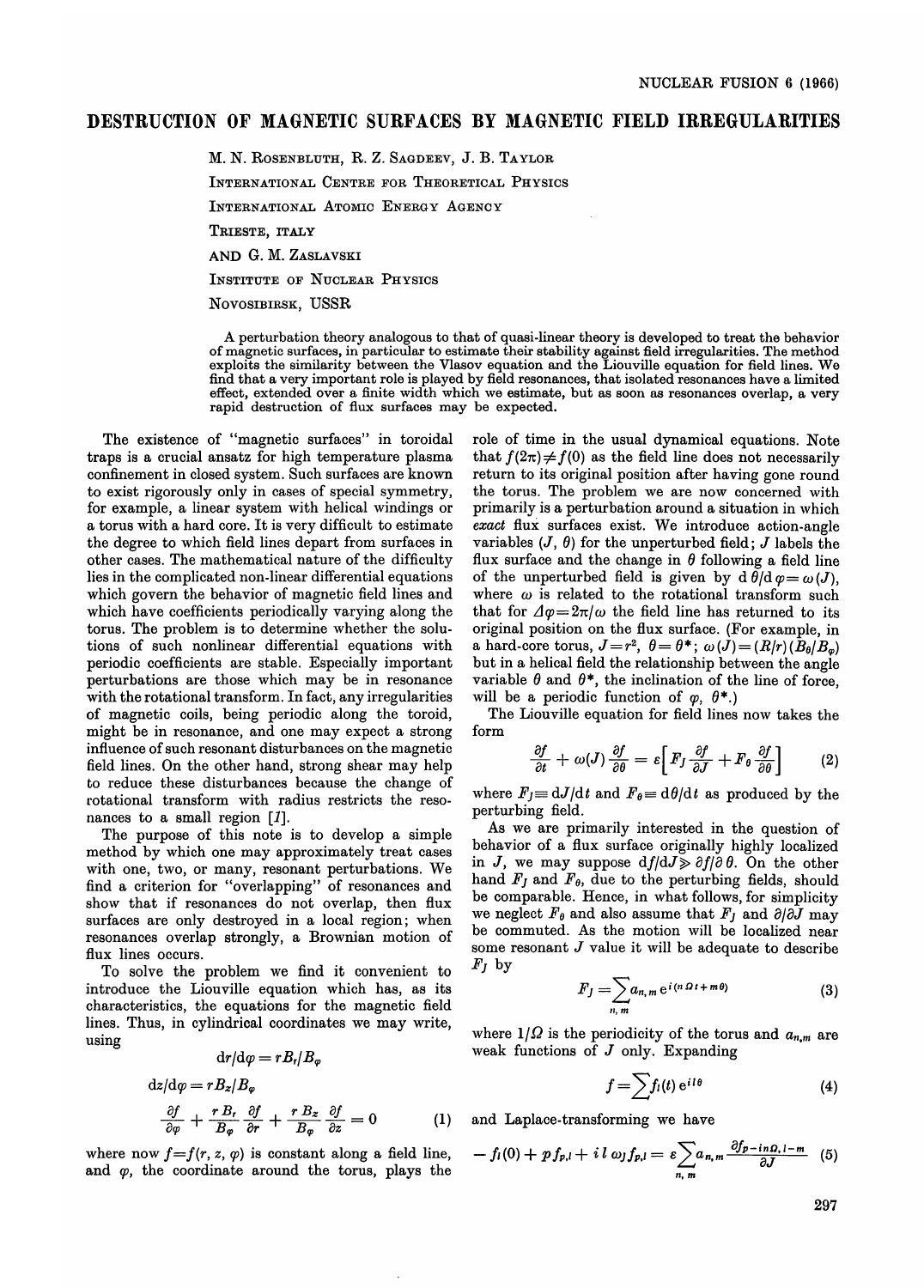Here  $f_l(0)$ , the initial condition, will be taken as  $\delta_{l,0}\delta(J-J_0)$  in order to study the "diffusion" of a flux surface, and we may also exclude  $n=m=0$  from the sums, these merely relabelling the equilibrium. Iterating eq. 5, we find for  $f_{p,0}$  the equation

$$
-f(0) + pf_p = \varepsilon^2 \sum_{n, m} \sum_{n', m'} a_{n, m} \frac{\partial}{\partial J} \frac{1}{p - in \Omega - im \omega_J}
$$
  
 
$$
\times a_{n', m'} \frac{\partial f_{p - i(n + n')\Omega, -m - m'}}{\partial J}
$$
 (6)

In order to simplify this further it is necessary to make a "random phase" approximation. In the case of many resonances this can be justified in the usual way. If there are only a few resonances, another justification can be given. The contribution from higher order terms, that is,  $n+n'$ ,  $m+m'\neq 0$ , may then be estimated by iterating the equation again, which will give a fourth-order term of order

$$
\varepsilon^2 \frac{\partial}{\partial J} \frac{1}{p + i_1(\omega - \Omega)} \frac{\partial}{\partial J} \frac{1}{p + i(\omega - \Omega)} \tag{7}
$$

times the second order term. The denominators are no smaller than  $(d \omega/dJ) \delta J$ , even for a resonant case so that these fourth-order terms will be small unless we deal with a case of very small spreading  $dJ \approx \varepsilon^{\frac{1}{2}}$ . In such cases eq. 5 can only be considered as a qualitative approximation.

Making this approximation we have

$$
-\frac{f(0)}{p} + f_p = \varepsilon^2 \sum_{n,m} \frac{\partial}{\partial J} \frac{|a_{n,m}|^2}{p^2 + (n\Omega - m\omega)^2} \frac{\partial f_p}{\partial J} \tag{8}
$$

which is evidently very similar to those obtained in the quasi-linear theory where many of these considerations have been given, for example, by Karpman and Altshul *[2],* We note, parenthetically, that in higher approximation effects of more complicated resonances can occur analogous to wave-wave coupling but these do not seem of particular importance to this problem.

First we solve for the case of a single resonant perturbation  $(n_0, m_0)$ , where we expand

$$
n\Omega - m\omega_J = m_0 \omega' J
$$

$$
f(0) = \delta(J - J_0) \tag{9}
$$

$$
\varepsilon^2 |a_{n0,m0}|^2 = \eta^2 = \text{constant} \qquad (10)
$$

Then we have

and put

$$
-\frac{f(0)}{p}+f_p=\eta^2\frac{\partial}{\partial J}\frac{1}{p^2+m_0^2\,\omega^{\prime 2}J^2}\frac{\partial f_p}{\partial J} \quad (11)
$$

Putting

$$
\frac{1}{p^2 + m_0^2 \omega'^2 J^2} \frac{\partial f}{\partial J} \equiv g \tag{12}
$$

this can be written

$$
-\frac{f'(0)}{p}+(p^2+m_0^2\,\omega'^2\,J^2)g=\eta^2\,\frac{\partial^2 g}{\partial J^2}\qquad (13)
$$

and is quickly reduced to the Hermite equation, with

$$
J = (\eta^2 u/m_0^2 \omega^2)^{\frac{1}{4}} \tag{14}
$$

namely

$$
\frac{\partial^2 g}{\partial u^2} - \left(\frac{p^2}{\eta m_0 \omega'} + u^2\right) g = -\frac{\delta'(u - u_0)}{p \eta^2} \qquad (15)
$$

This may now be solved in the form

$$
g=\sum a_n H_n(u) \qquad (16)
$$

where  $H_n$  are the normalized eigenfunctions of the Hermite equation with eigenvalues  $2n+1$ . We find

$$
a_n = \frac{-H'_n(u_0)}{p \eta^2 [(p^2/\eta m_0 \omega') + 2n + 1]}
$$
 (17)

and for *f(u, p)*

$$
f = \frac{\delta(u - u_0)}{p\left(\frac{\eta}{m_0 \omega'}\right)^{\frac{1}{2}}} - \sum_{n} \frac{H_n'(u_0) H_n'(u)}{p\left(\frac{\eta}{m_0 \omega'}\right)^{\frac{1}{2}} \left[\frac{p^2}{\eta m_0 \omega'} + (2n + 1)\right]}
$$
(18)

The Laplace transform can be inverted to give

$$
(\eta/m_0 \omega')^{\frac{1}{2}} f(u) = \delta(u - u_0)
$$
  
 
$$
- \sum \frac{H_n'(u_0) H_n'(u)}{2(2n+1)} [1 - \cos(2n+1)^{\frac{1}{2}} (\eta m_0 \omega') z]^{\frac{1}{2}}
$$
  
(19)

We see that the relevant scale in z is of order  $(\eta \omega' m_0)^{-1}$ .

We may also consider the steady state solution by returning to eq. 8 and solving for  $p=0$ , which may be done in terms of Bessel functions, to find, for  $u_2>0$ 

$$
f_{+} = A u^{\frac{1}{2}} K_{\frac{1}{2}} (\frac{1}{2} u^2) \quad (u > u_0)
$$
  
\n
$$
f_{-} = B u^{\frac{1}{2}} [K_{\frac{1}{2}} (\frac{1}{2} u^2) + 2^{\frac{1}{2}} I_{\frac{1}{2}} (\frac{1}{2} u^2)] \quad (u_0 > u > 0)
$$
  
\n
$$
f = B(-u)^{\frac{1}{2}} [K_{\frac{1}{2}} (\frac{1}{2} u^2)] \quad (u < 0)
$$
\n(20)

with *A* and *B* determined by

*dr/dz = e i4*

$$
u_0^{-2}[f_+'(u_0) - f_-'(u_0)] = (\eta/m_0 \omega')^{-\frac{1}{2}}
$$
  

$$
f_+(u_0) = f_-(u_0)
$$
 (21)

The essential point is that the spread in  $f_0$  is determined by

$$
(m_0 \omega'/\eta) \, \delta J^2 \sim 1 \tag{22}
$$

If

then

then

If

 $(m_0\omega'/\eta)^{\frac{1}{2}} J_0 > 1$ 

$$
\delta J = \eta / m_0 \, \delta \omega \tag{23}
$$

$$
(m_0 \omega'/\eta)^\frac{1}{2} J_0^{}\!<\!1
$$

 $\delta J \approx (\eta/m_0 \omega')^{\frac{1}{2}}$ **(24)**

In order to clarify the meaning of the approximate solution eq. 19, we note that eq. 2 may be solved exactly for the case of a single helical perturbation, yielding a result qualitatively in agreement with that obtained above. In order to see this, let us write the equations of motion for the magnetic field lines in the case of a single resonance as

$$
dr/dz = \varepsilon r^{l-1} \cos(l\theta - kz)
$$
  

$$
r(d\theta/dz) = \Omega(r) - \varepsilon r^{l-1} \sin(l\theta - kz)
$$
 (25)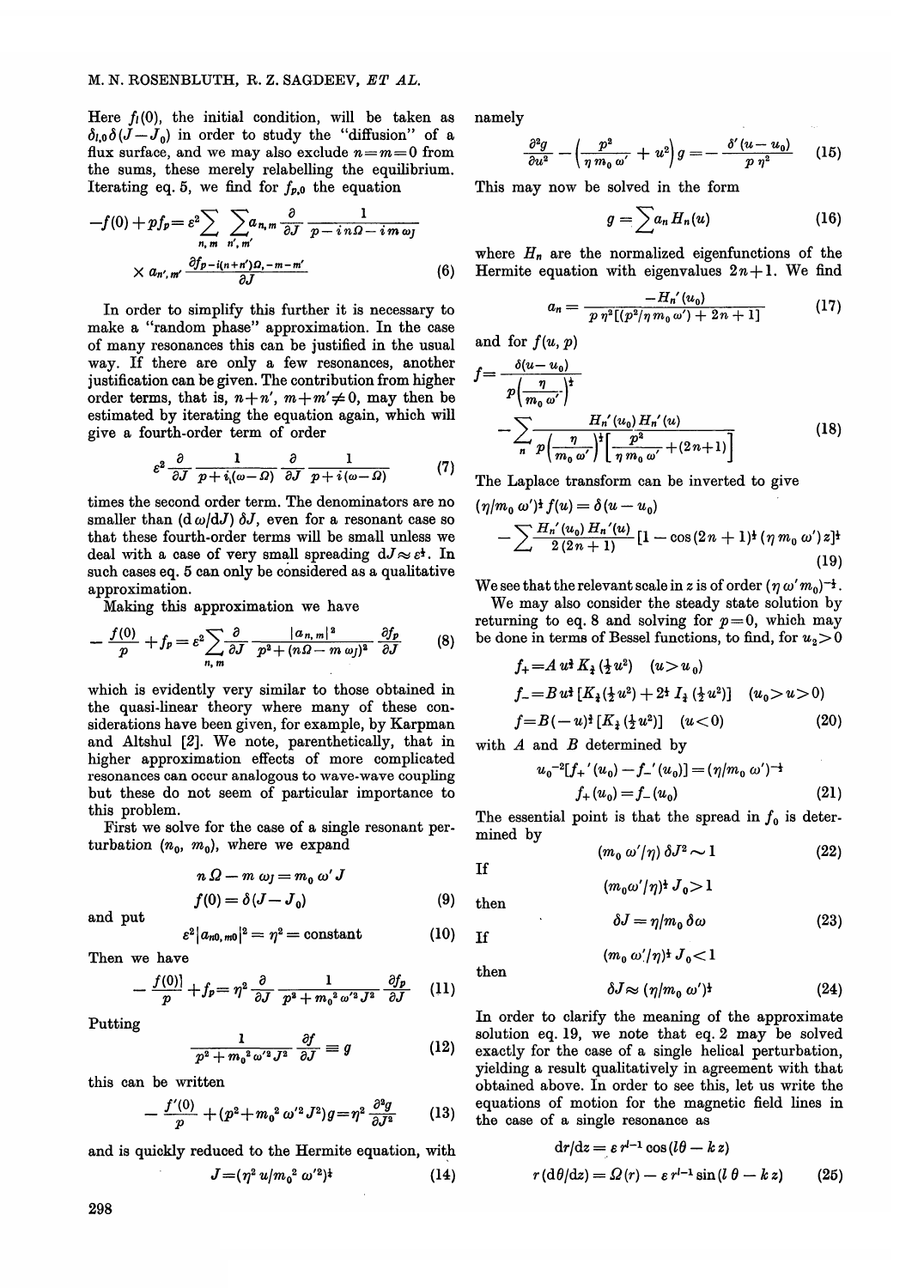Equations 25 have the obvious first integral

$$
\varepsilon r^l \sin(l \theta - kz) = \int \{l \Omega(r) - kr\} dr + \text{constant} \qquad (26)
$$

which in the vicinity of the resonant point  $r=r_0$ , where  $l\Omega(r_0) = kr_0$ , has the form

$$
-\varepsilon_0 r_0^{\,\prime} \sin\left(\ell\theta - kz\right) + \left\{\ell \,\Omega_0^{\,\prime}(r_0) - k\right\} (r - r_0)^2 = \text{constant} \tag{27}
$$

Thus, in the case of a single resonance the magnetic surface geometry has the form shown in fig. 1.



Fig. 1 Magnetic surface geometry for a single resonance.

The resonant perturbation creates subsurfaces spreading over a width  $\Delta r \approx (\varepsilon/l \omega')^{\frac{1}{2}}$  in the *r* direction, as found earlier.

An exact solution of eq. 2 for the single resonant case should be a function of the first integrals of eq. 25. This function, corresponding to the initial value  $\delta(r-r_0)$ , describes the deflections of the magnetic field lines passing through  $r=r_0$ . From eq. 26 it is obvious that this function is zero for

$$
|r - r_0| > (\varepsilon r_0^{-1}) |l \Omega_0' - k|)^{\frac{1}{2}} \tag{28}
$$

which shows that the exponentially small tail of the approximate solution eq. 20 should not be believed, due to the neglect of higher order terms in eq. 6.

The advantage of the approximate procedure we have adopted is that it is now easy to see what will happen in the case of several resonances. For example, let us consider the behavior of eq. 8 in the case of two resonances  $J = J_1$ ,  $J_2$  in the long time limit, that is,  $p=0$ . Suppose further that the resonances are well spread in the sense that

$$
J_1 - J_2 > (\eta/m_0 \,\omega')^{\frac{1}{2}} \tag{29}
$$

Then we may solve eq. 8 by the WKB method except very close to the resonances and we see immediately that the solution for  $f$  differs from the sum of the individual solutions only by an exponentially small term of order

$$
\exp -\frac{(J_1-J_2)^2 m_0 \omega'}{2\eta} \tag{30}
$$

Thus field lines in the neighbourhood of one resonance remain near  $J_1$ , and have no opportunity to diffuse away to  $J_2$ .

This leads us to our fundamental point. If resonances are spread further apart than  $(\eta/m_0\omega')^{\frac{1}{2}}$  then no long-term diffusion of field lines can take place but

only a small, limited spreading round each resonance. On the other hand, if resonances do overlap then field lines may pass from resonance to resonance.<sup>†</sup>

For completeness let us evaluate eq. 8 in the limit of many overlapping resonances. Inverting the Laplace transform

$$
\frac{\partial f}{\partial t} = \varepsilon^2 \sum_{n,m} \frac{\partial}{\partial J} |a_{n,m}|^2 \int_0^1 \cos(n\Omega - m\,\omega_J)(t-t') \frac{\partial f(t')}{\partial J} dt'
$$
(31)

As we expect the time variation of  $f$  to be slow comcompared to  $\omega$  (at least for small  $\varepsilon$ ) we may treat *df/dJ* as constant and find

$$
\frac{\partial f}{\partial t} = \varepsilon^2 \sum_{m} \int \mathrm{d}n \frac{\partial}{\partial J} |a_{n,m}|^2 \frac{\sin(n\Omega - m\omega_l)t}{n\Omega - m\omega_l} \frac{\partial f}{\partial J}
$$

$$
= \pi \varepsilon^2 \sum_{m} \int \mathrm{d}n \frac{\partial}{\partial J} |a_{n,m}|^2 \delta(n\Omega - m\omega_l) \frac{\partial f}{\partial J} \qquad (32)
$$

We have replaced the sum over *n* by an integral in accordance with our assumption of overlapping resonances and replaced  $(\sin \alpha x)/x$  by its asymptotic form  $\delta(x)$  for  $\alpha$  large. Doing the integral, we finally obtain a Fokker-Planck type equation

$$
\frac{\partial f}{\partial t} = \pi \, \varepsilon^2 \sum_{m} \frac{\partial}{\partial J} \left\{ \frac{|a_{n,m}|^2}{\Omega} \right\} \frac{\partial f}{\partial J} \tag{33}
$$

where *n* is determined by

$$
n \Omega - m \omega_J = 0 \tag{34}
$$

Let us now apply these considerations to a torus with very large rotational transform and large aspect

## t *Note added in proof:*

It might be expected, since any  $\omega(J)/\Omega$  is arbitrarily close to some rational value  $n/m$ , that all flux surfaces would be affected by resonances and hence diffuse. This is in fact not the case. Let us calculate the probability that a flux surface is not affected by any resonance. We have seen from eq. 24 that the flux surface will be dis-<br>rupted by resonance  $(n, m)$  if

$$
\left|\omega_J-\frac{n}{m}\,\varOmega\right|<\left(\frac{\eta_{n, m}}{m}\,\,\omega'\right)^{\!\!\frac{1}{2}}
$$

Here  $\eta_{n,m} \approx$  the *n*, *m* Fourier component of the per-<br>turbation. Thus the probability for a fixed *m* that the<br>flux surface will be unaffected is given by

$$
P_m=1-\frac{1}{\Omega}\sqrt{(m\eta_{n, m}\omega')}
$$

and the total probability that the flux surface remain intact is given by

$$
\log P = \sum_{m} \ln P_m \approx - \int_{1}^{\infty} dm \frac{1}{\Omega} \sqrt{(m \eta_{n,m} \omega')}
$$

Thus if  $\eta$  goes to zero faster than  $m^{-3}$  the integral will converge and the high resonances are irrelevant. In fact, however, since the field is governed by Laplace's equation and the sources of field error arise external to the torus, i.e. for  $r > r_0$ , it follows that

$$
\eta_{n, m} \approx \exp(-m) \frac{r_0-r}{r_0}
$$

Thus the higher order resonances are not essential.